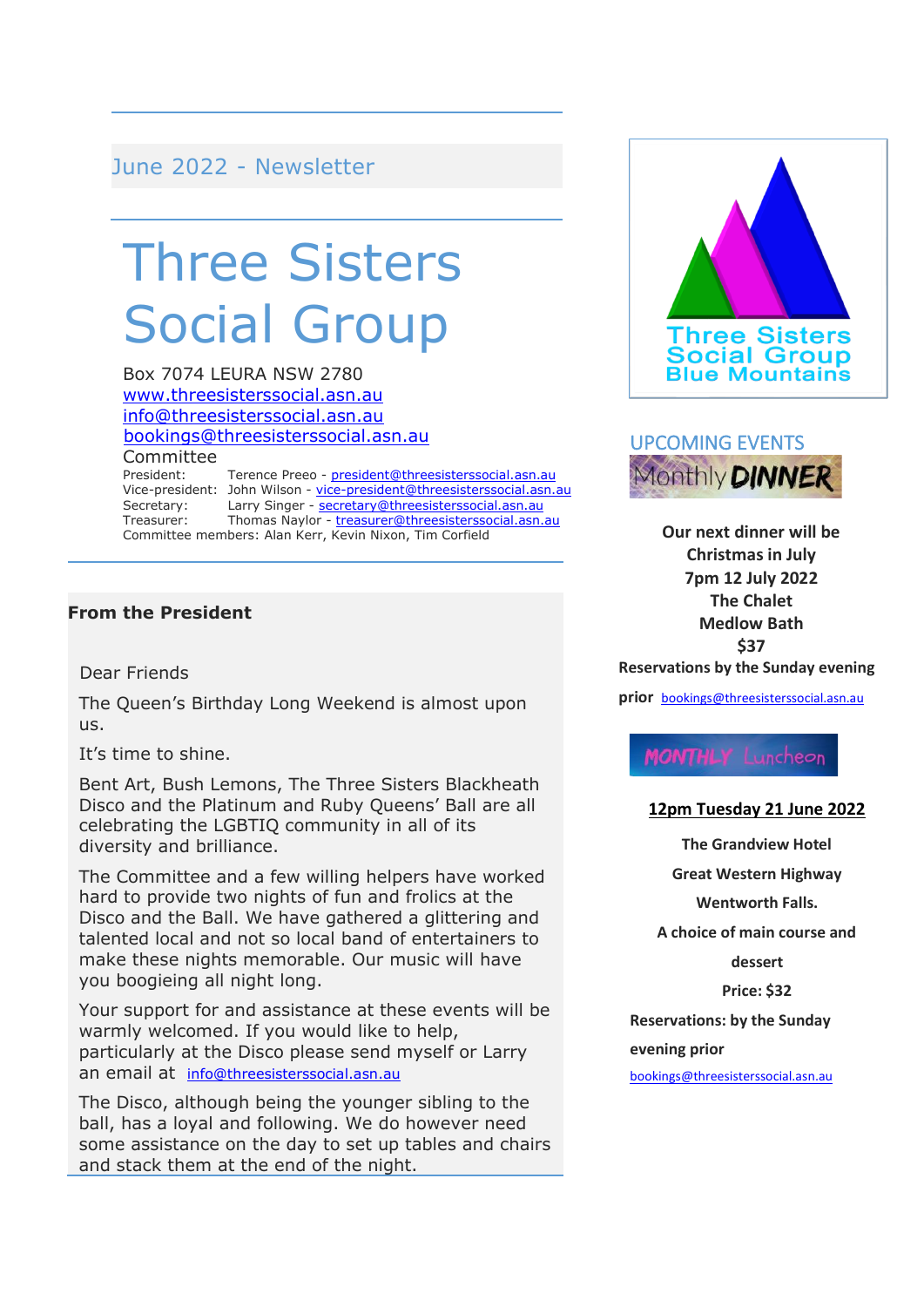Christmas in July will again be celebrated at the Chalet, Medlow Bath, on 12 July 2022. Once we have recovered from the long weekend we'd love to see you there.

Also, it is almost time to renew memberships and prepare for the AGM in August. Your need to be a member to vote at the AGM. We'll have more on this next newsletter.

Until then

Stay safe

**Terry** 

### **Blackheath Disco**

Sandy Bottom will our entertainer for the Blackheath Disco on Saturday 11 June. She will be bringing you two fabulous shows during the night.

Dj sh0rty aka Mat Murray has been keeping us dancing at the Blackheath Disco for the last few years. He is so excited to be playing again for you this year on the Queen's Birthday weekend. Dj sh0rty will make you feel mighty real. Here is a mix he has prepared to get you ready.

We have also been getting a fabulous lighting show ready for you. There will be



mirrorballs (more than one, more than two) and a range of exciting lighting effects.

We are organising some fabulous lucky door prizes from our wonderful Blackheath area businesses.

It is a BYO event, bring an esky or a banquet. We will have soft drinks, water and snacks available at our kiosk.

The music on the night will include disco classics, all those old time stars, gay anthems and some more recent tunes. It is bound to get you on the dance floor forever and ever, and ever, and ever. So many ways to have a good time.

Being a Disco music is an important part, but so are the mirror balls, and there will be plenty of those at the Disco too. Don't sit alone, get your tickets now. You can use your NSW Discover voucher towards the price of your ticket:  $$30 + bf$  or \$35 on the door.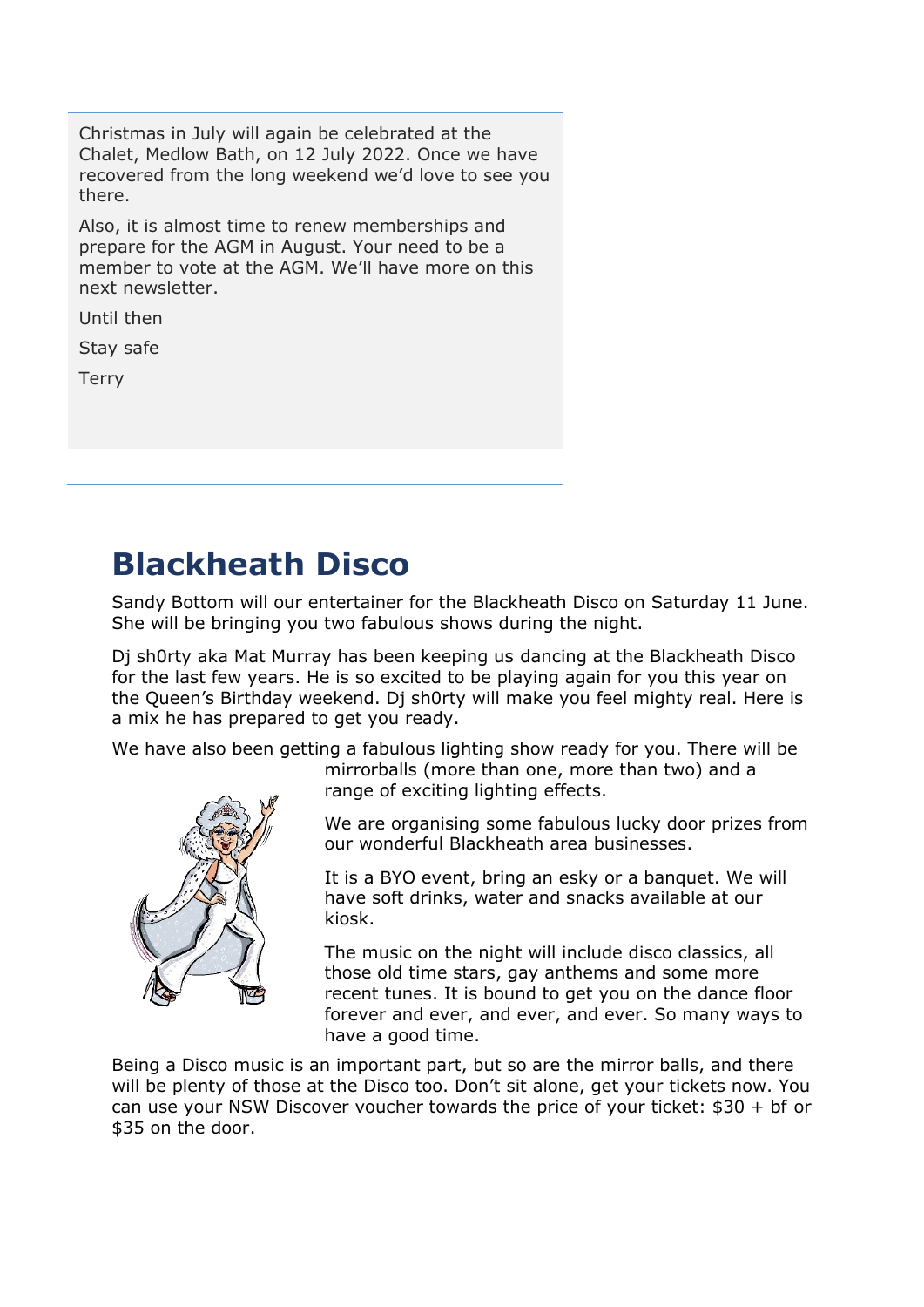Your NSW Discover vouchers will expire in a few weeks, so if you have any left you can use them to get your ticket to the Disco for almost nothing. Tickets are on sale at <https://events.humanitix.com/blackheath-disco>

<https://www.threesisterssocial.asn.au/disco/> <https://www.facebook.com/events/670432587420360>



### **Volunteers for Blackheath Disco**

The Blackheath Disco on the Saturday of the Queen's Birthday long weekend is the major fundraiser for the Three Sisters Social Group.

It is on 11 June from 7pm till midnight.

It is mostly run by the committee and a few others, but we need some volunteers to us help on the day.

We will need volunteers to help set up, help tidy up and the snack bar.

Please email Larry on [info@threesisterssocial.asn.au](mailto:info@threesisterssocial.asn.au) if you are able to help.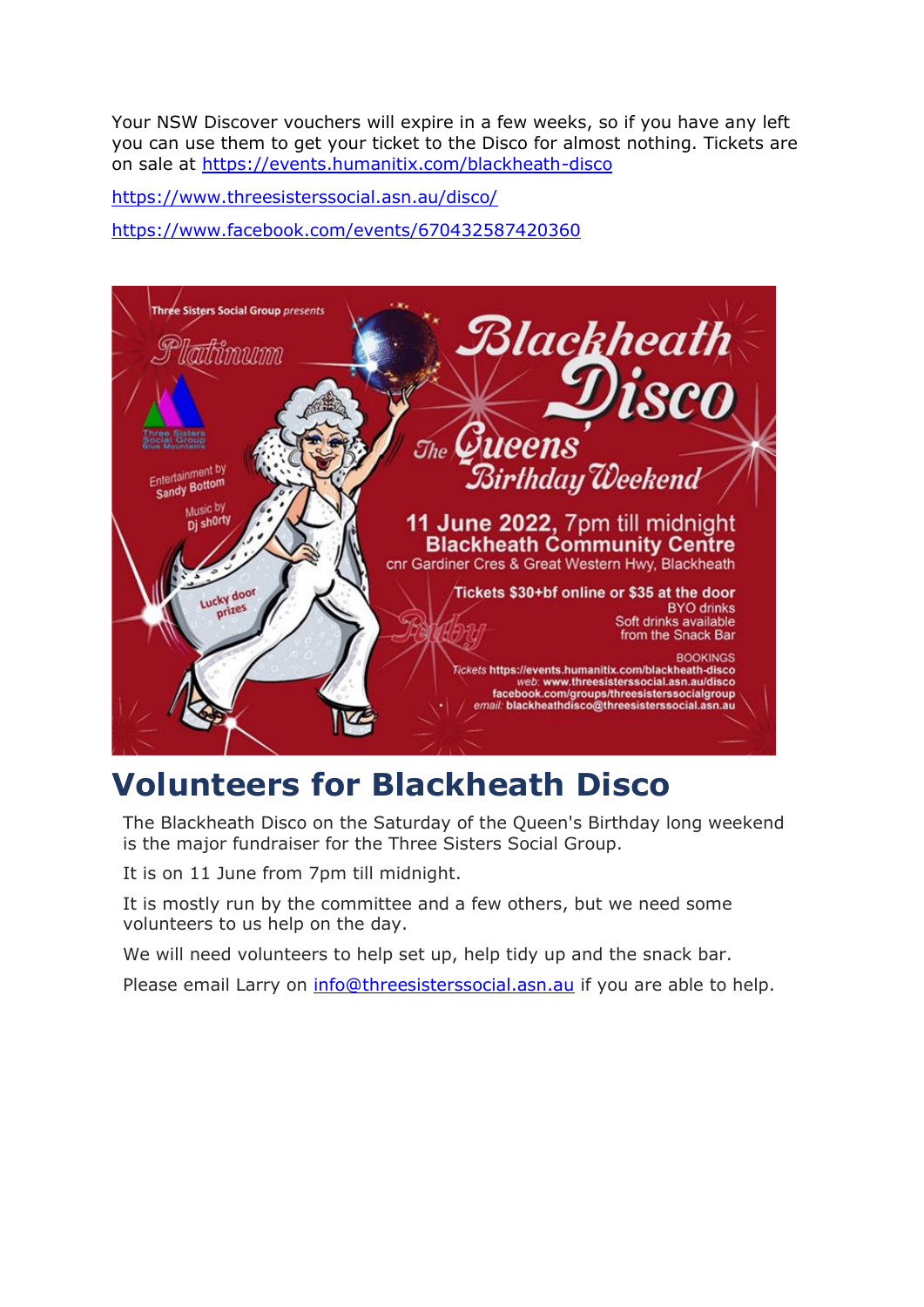### **The Platinum and Ruby Queens' Ball**

The Queens' Ball is fast approaching, and if you haven't done so it is time to get your outfits ready. The theme is Platinum and Ruby, which should give you the inspiration to create something spectacular.



Not only can you dress yourself, but we also encourage you to decorate your table. Some of the table decorations we have seen in the past are quite amazing, as you can see from the photos below. There is an award for the best table. Get in touch for details.

The Ball is famous for its parades, which allow you to show off your wonderful creations. During the evening we will be running parades for Best Male, Best Female, Best Couple, Best Group and the Belle of the Ball. There will be an award for each. After the Belle of the Ball is feted everyone will be invited follow the Belle and the other prize winners in the grand parade.

#### **Tickets available until 5 June 2022.**

Get your Ball tickets at [https://events.humanitix.com/queens-ball](https://events.humanitix.com/queens-ball?fbclid=IwAR1thJlFqDs5gcKvtb5DEi79RrEpKpni3F1UXIIBDJSFYMmUFzSAUaKdpXI)

**Three Sisters Social Group presents** The Countains mun Anniversary of HRM's Reign Anniversary Queens' Ball  $2.5$ Queen's Birthday Weekend 12 June 2022, 7pm till midnight **Fairmont Resort, Leura** Early Bird Tickets \$175+bf Platinum Tickets \$190+bf NSW Discover vouchers accepted tickets: events.humanitix.com/queens-ball web: www.threesisterssocial.asn.au/ball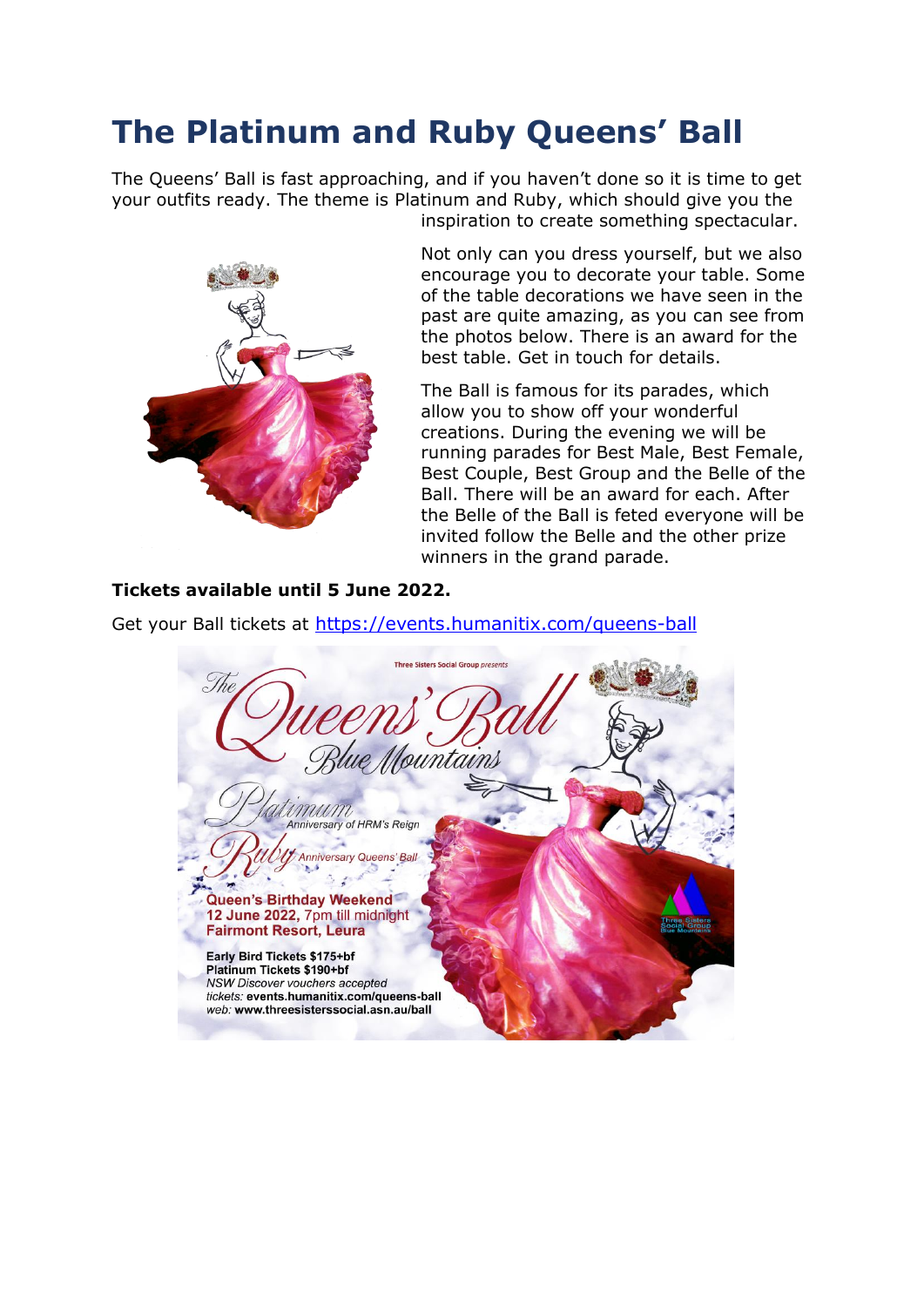

**bentART 2022 is in-person AND virtual this year! We want you to come visit us**

The bentART Committee would like to invite you to join us over Queen's Birthday Weekend for our in-person exhibition.

The in-person exhibition will be open Saturday, **11 June** and Sunday **12 June** from **10AM - 4PM**. and Monday **13 June** from **10AM - 2PM.** All art in the in-person exhibition is for sale.

The in-person exhibition will be held at **Rex-Livingston Art + Objects**, **182/184 Katoomba St Katoomba NSW**.

The link to our virtual gallery will be shared when the online gallery is live. The

virtual exhibition will run until July.

Join us at the in-person exhibition and, again, online!

## **Three Sisters Monthly Luncheon Monthly Luncheon** 12pm Tuesday 22 June 2022 **The Grandview Hotel Great Western HighwayTEL Wentworth Falls. Price: \$32 Reservations: bookings with**

**Reservations:** [bookings@threesisterssocial.asn.au](mailto:bookings@threesisterssocial.asn.au)